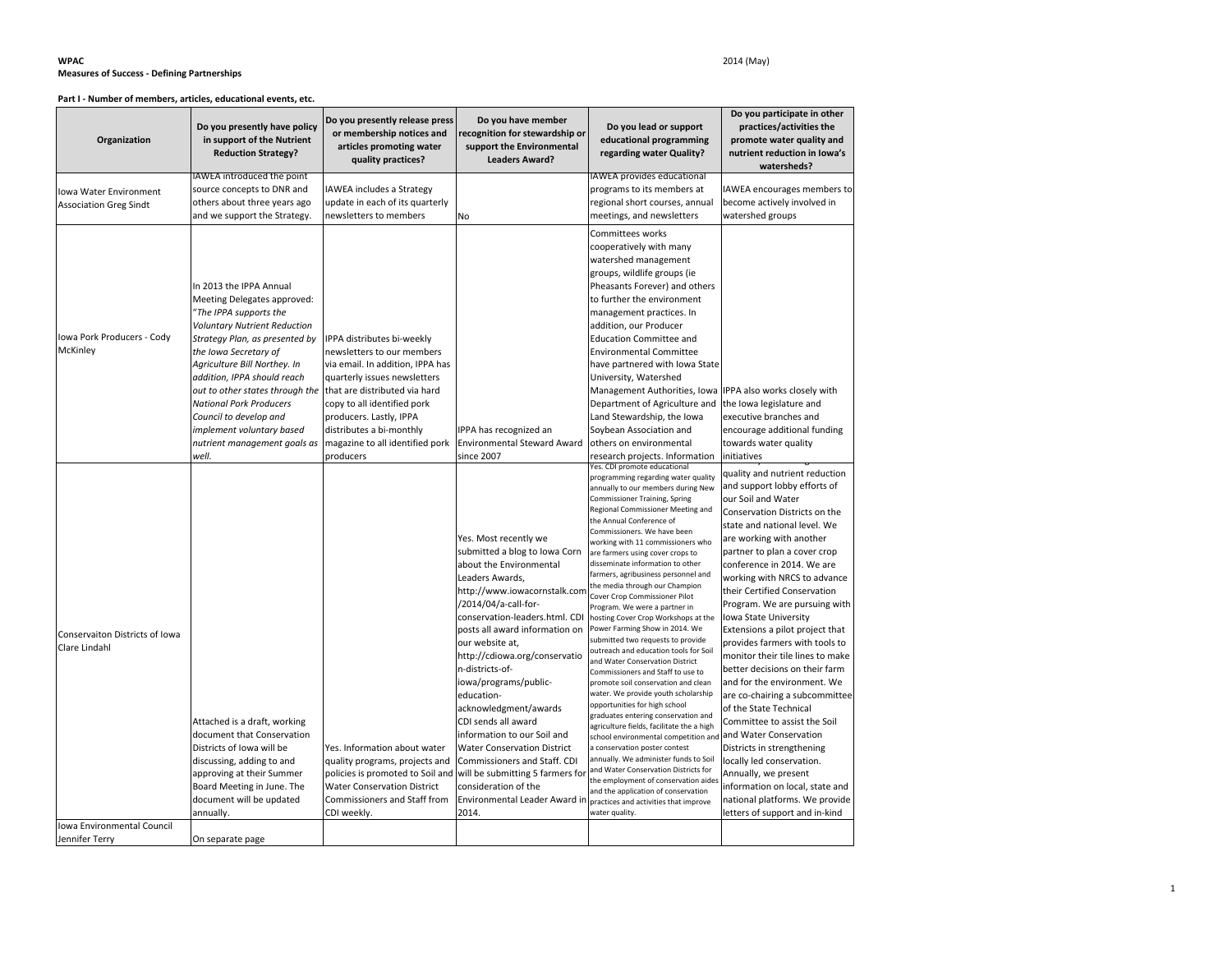|                              |                                                        |                               | The IFBF actively promotes                                   |                                 |                                    |
|------------------------------|--------------------------------------------------------|-------------------------------|--------------------------------------------------------------|---------------------------------|------------------------------------|
|                              |                                                        |                               | the Environmental Leaders                                    |                                 |                                    |
|                              |                                                        |                               | Award with members by                                        |                                 |                                    |
|                              |                                                        |                               | encouraging nominations                                      |                                 |                                    |
|                              |                                                        |                               | and reporting on award                                       | The IFBF regularly provides     |                                    |
|                              |                                                        | The IFBF provides regular     | recipients. The IFBF also co-                                | member education through        |                                    |
|                              |                                                        | press releases and weekly     | sponsors the Conservation                                    | its regional staff and 100      | The IFBF provides research         |
|                              |                                                        | stories for our membership    | Farmer of the Year Award                                     | county Farm Bureaus on a        | and analysis to the Water          |
|                              |                                                        | in the Iowa Farm Bureau       | with the Iowa Department                                     | number of water quality         | <b>Resource Coordinating</b>       |
|                              |                                                        | Spokesman, at                 | of Agriculture and Land                                      | programs and issues,            | Council, as requested, in          |
|                              |                                                        | IowaFarmBureau.com, The       | Stewardship. This annual                                     | including the                   | support of the Iowa                |
|                              | The IFBF has at least 10<br>major policy statements in | Dirt leader e-newsletter,     | recognition program began                                    | implementation efforts of       | <b>Nutrient Reduction</b>          |
|                              | support of the Nutrient                                | and a new monthly leader e-   | in 1952 and highlights the                                   | the Iowa Nutrient               | Strategy.                          |
| Iowa Farm Bureau Federation  | Reduction Strategy and                                 | newsletter focused            | continuous voluntary                                         | Reduction Strategy, the         | This is a summary of the           |
| <b>Rick Robinson</b>         | voluntary soil and water                               | specifically on the nutrient  | conservation improvements                                    | <b>IDALS Water Quality</b>      | major IFBF implementation          |
|                              | conservation                                           | strategy implementation       | made by all lowa farmers,                                    | Initiative, and other related   | activities related to the          |
|                              | implementation.                                        | efforts, voluntary soil and   | but focuses on one                                           | state and federal soil and      | Iowa Nutrient Reduction            |
|                              |                                                        | water conservation            | statewide winner.                                            | water quality programs and      | Strategy and related soil          |
|                              |                                                        | implementation successes      | Beginning this year, the                                     | regulatory issues. The IFBF     | and water quality programs         |
|                              |                                                        | stories, and information      | statewide winner will have                                   | uses the county Farm            | that can be quantified and         |
|                              |                                                        | about related water quality   | the free use of a John Deere                                 | Bureau network (in addition     | that we plan to report to          |
|                              |                                                        | programs, research and        | 6D Series utility tractor for                                | to media) to encourage          | the WRCC.                          |
|                              |                                                        | technologies.                 | up to 12 months (or up to                                    | their active involvement in     |                                    |
|                              |                                                        |                               | 200 hours). The Van Wall                                     | local watershed projects.       |                                    |
|                              |                                                        |                               | Group of Perry is donating                                   |                                 |                                    |
|                              |                                                        |                               | the use of tractor to the                                    |                                 |                                    |
|                              |                                                        |                               | state winner. The award                                      |                                 |                                    |
|                              |                                                        |                               | and the new tractor prize                                    |                                 |                                    |
|                              |                                                        |                               |                                                              |                                 |                                    |
|                              |                                                        |                               | Yes, we submit nominations for                               |                                 |                                    |
|                              |                                                        |                               | the Iowa Farm Environmental                                  |                                 | Yes, we sponsor research to        |
|                              |                                                        |                               | Leaders Award and our                                        | Yes, we host over 20 crop fairs | improve farm productivity and      |
|                              |                                                        |                               | members who win are                                          | each winter with most of them   | environmental performance.         |
| Iowa Corn Growers Assoc. Ben |                                                        |                               | recognized at our policy                                     | having a presentation on water  | We launched the Iowa               |
| Gleason                      |                                                        |                               | conference. We paid for hotel                                | quality or conservation. Many   | <b>Conservation Action Network</b> |
|                              |                                                        | Yes, we write press releases, | and registration for six winners of our county organizations |                                 | to provide free conservation       |
|                              |                                                        | electronic and mailed         | to attend the Iowa Water                                     | also support local educational  | planning to our members in         |
|                              |                                                        | newsletters, blogs, and other | Conference. Currently, we are                                | programming. We were a          | five priority watersheds. We       |
|                              |                                                        | outreach for members          | developing a brochure with the sponsor of the cover crop     |                                 |                                    |
|                              |                                                        |                               | nomination form to distribute                                |                                 | provide funding for our county     |
|                              |                                                        | regarding water quality       |                                                              | workshops at the Iowa Power     | organizations to support local     |
|                              | Yes                                                    | practices                     | to our members.                                              | <b>Farming Show</b>             | water quality projects             |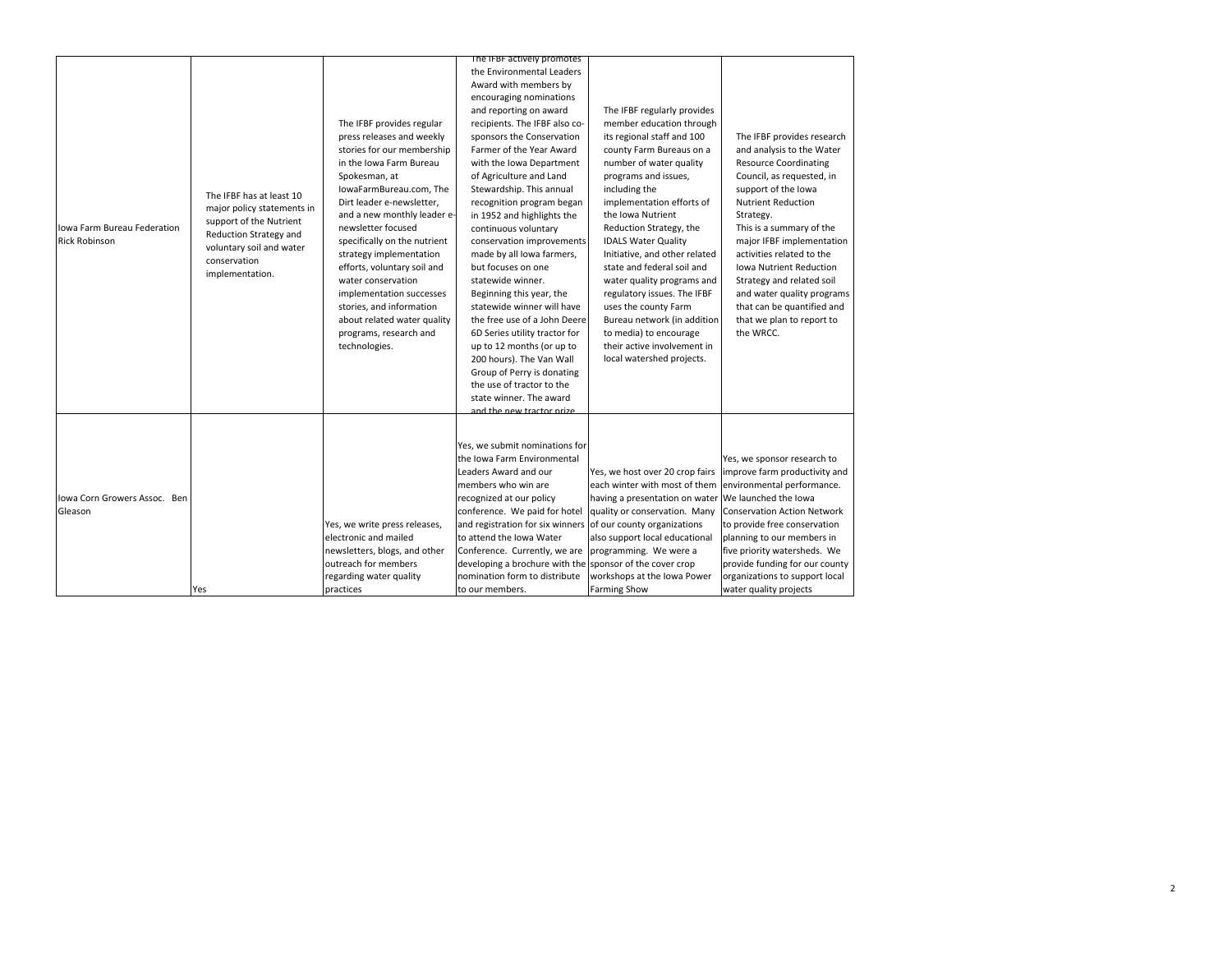### **WPAC Measures of Success - Defining Partnerships**

**Part II - Criteria for partnership**

| Organization                                              | Partnership in selected<br>watersheds projects | Staff and programs that<br>recommend BMPs for fertilizer<br>application and other nutrient<br>reduction strategies | Participation in tracking<br>progress in their partner<br>watershed.                                                                                                                                                                                                                                                                                                                                                                                                                                                                                                                                                                                     | Have a designated Strategy<br>point of contact that stays<br>current on strategy progress. | Offer services/programs that<br>encourage reduction practice<br>adoption. |
|-----------------------------------------------------------|------------------------------------------------|--------------------------------------------------------------------------------------------------------------------|----------------------------------------------------------------------------------------------------------------------------------------------------------------------------------------------------------------------------------------------------------------------------------------------------------------------------------------------------------------------------------------------------------------------------------------------------------------------------------------------------------------------------------------------------------------------------------------------------------------------------------------------------------|--------------------------------------------------------------------------------------------|---------------------------------------------------------------------------|
| Iowa Water Environment<br><b>Association - Greg Sindt</b> |                                                |                                                                                                                    | <b>IAWEA has offered the</b><br>assistance of its 600 members<br>to IDNR for the water quality<br>monitoring program. We have<br>members at many wastewater<br>treatment facilities that are<br>competent at stream<br>sampling. We feel it is very<br>important that we develop a<br>very good water quality<br>monitoring program and have<br>encouraged INDR to perform a<br>very detailed evaluation of the<br>monitoring program objectives,<br>monitoring locations, sample<br>collection methods (flow<br>proportional sampling), and<br>monitoring parameters. We<br>suggested that IDNR may<br>retain outside experts to<br>review the program. | Greg Sindt is the point of<br>contact for IAWEA                                            |                                                                           |
| Iowa Pork Producers -                                     |                                                |                                                                                                                    |                                                                                                                                                                                                                                                                                                                                                                                                                                                                                                                                                                                                                                                          |                                                                                            |                                                                           |
| Cody McKinley<br>Conservaiton Districts of Iowa           |                                                |                                                                                                                    |                                                                                                                                                                                                                                                                                                                                                                                                                                                                                                                                                                                                                                                          |                                                                                            |                                                                           |
| Clare Lindahl                                             |                                                |                                                                                                                    |                                                                                                                                                                                                                                                                                                                                                                                                                                                                                                                                                                                                                                                          |                                                                                            |                                                                           |
| Iowa Environmental Council                                |                                                |                                                                                                                    |                                                                                                                                                                                                                                                                                                                                                                                                                                                                                                                                                                                                                                                          |                                                                                            |                                                                           |
| Jennifer Terry                                            | On separate page                               |                                                                                                                    |                                                                                                                                                                                                                                                                                                                                                                                                                                                                                                                                                                                                                                                          |                                                                                            |                                                                           |
|                                                           |                                                |                                                                                                                    |                                                                                                                                                                                                                                                                                                                                                                                                                                                                                                                                                                                                                                                          |                                                                                            |                                                                           |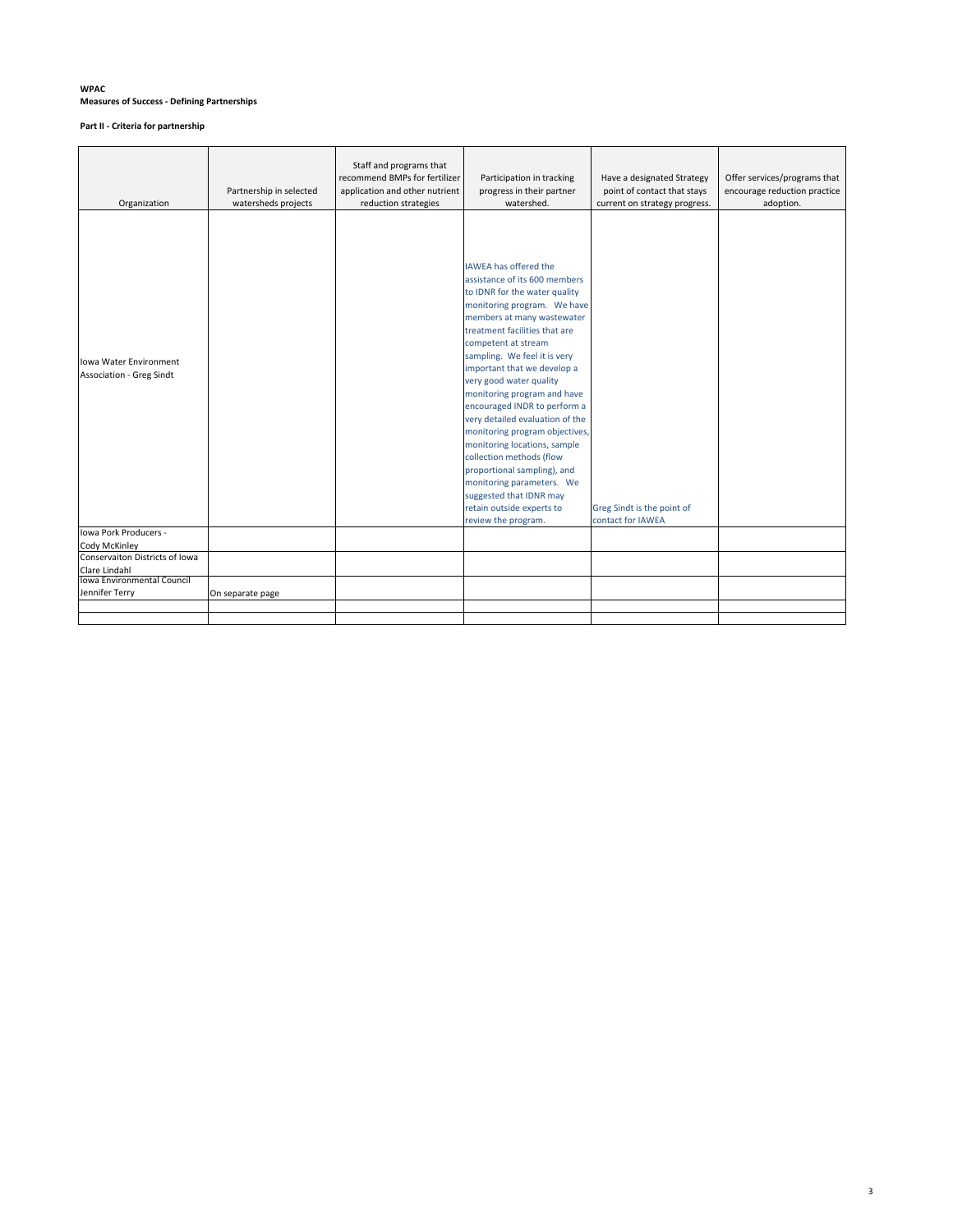#### Conservation Districts of Iowa (CDI) Water Quality Initiative(WQI) Our role as a partner

- Lobby for funding to support the WQI

 - Educate attendees at New Commissioner Training, Spring Regional Commissioner Meetings and the Iowa Soil and Water Conservation District Commissioners Annual Conference on the WQI

- Send welcome letter offering support to all WQI Demonstration Projects

 - Utilize state and national network of resources to assist districts, commissioners and project coordinators in having successful WQI Demo Projects

- Have CDI representation at all the WQI Demo Project kick off meetings

- Submit 2 stories to the Clean Water Iowa website

- Incorporate the WQI priorities in new endeavors

- Report activities to IDALS-DSC for their information



2014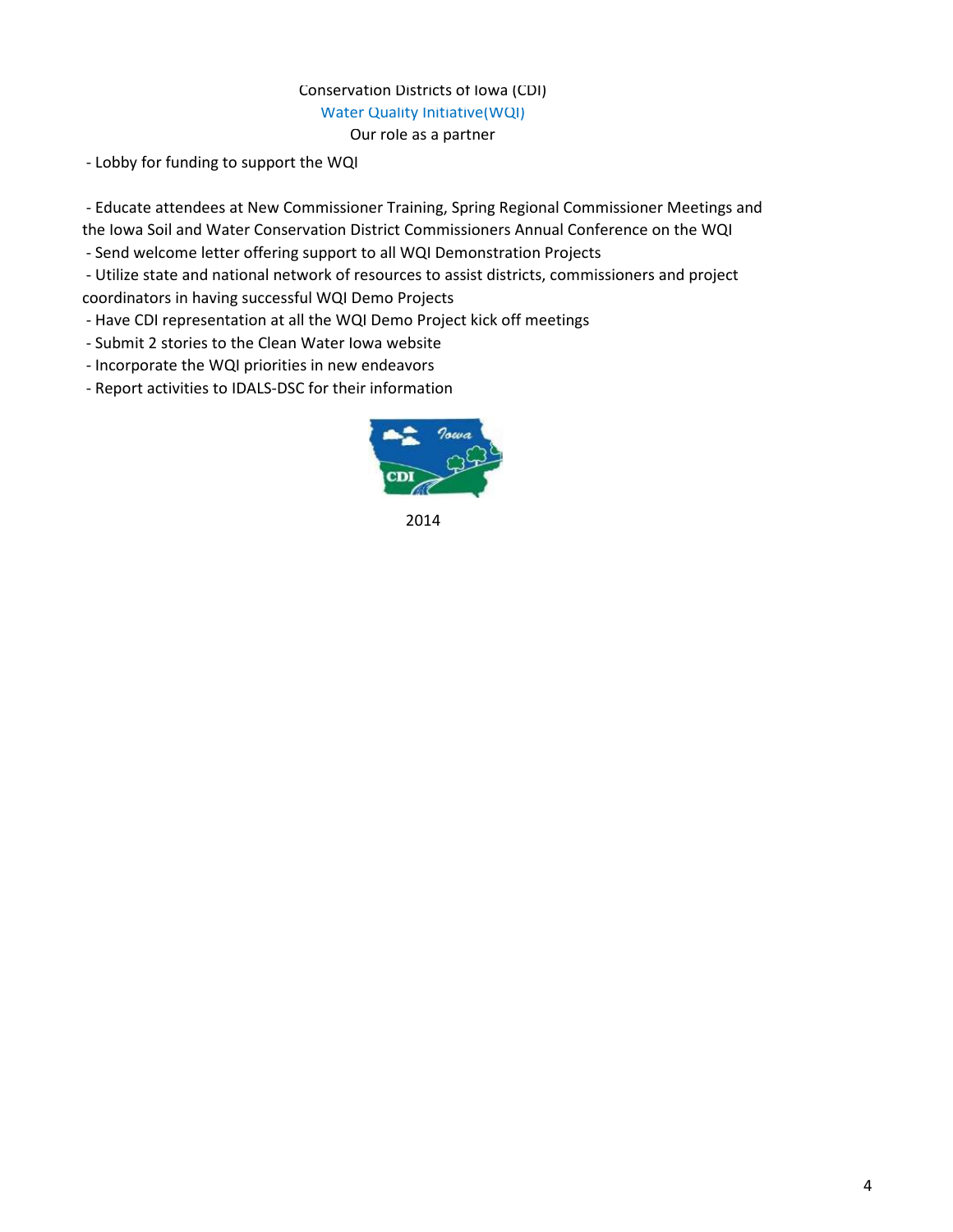# **MEMO**

**TO: Dr. John Lawrence**

**FROM: Iowa Environmental Council (IEC)**

#### **RE: Response to Dr. Lawrence's Request at the March WPAC meeting**

**DATE: May 12, 2014**

### **"What defines a 'good partner' as we implement the Nutrient Reduction Strategy (NRS)?"**

Thank you for this opportunity to help define what makes a 'good partner' to the WRCC as it proceeds with implementation of the Nutrient Reduction Strategy. Here are ways in which the WPAC and IEC can be good partners:

#### WPAC SHOULD PROVIDE INPUT TO THE WRCC REGARDING IMPLEMENTATION

The WPAC, as a body, should act as a vetting group for implementation strategies. WPAC is charged with making recommendations to the WRCC; it should be an active partner in helping the Measures of Success group as implementation proceeds. WPAC and WRCC should identify concrete ways in which WPAC will provide input.

#### PARTICIPATE IN THE PROCESS BY SUGGESTING WAYS OF STRENGTHENING THE NRS

The strategy is a "living document" and, thus, will require revisions as we go forward. A good partner will work constructively with others to strengthen the strategy and ensure that widespread adoption of practices is occurring and nutrient reduction is being achieved. The Iowa Environmental Council supports the strategy, and also believes the strategy can be strengthened. In particular, IEC supports measurements such as goals and interim benchmarks, sharing of data and information, and monitoring of progress in improving water quality at the watershed level.

### ENCOURAGE PUBLIC INVOLVEMENT IN WATER QUALITY

A good partner will help increase public awareness of Iowa's water quality issues. IEC regularly uses social media to engage the public in issues surrounding Iowa's water quality and the NRS. Interested members of the public receive emails, Facebook updates, and legislative action alerts from IEC, as well as access to blog posts and coverage on the website concerning timely water topics.

Additionally, IEC sponsors such events as Practical Farmers of Iowa field days, and staff members attend Iowa Learning Farms demonstration days, etc. IEC staff members have been trained as volunteer water monitors and also volunteer in watershed project activity. IEC staff members author opinion essays for publication in major Iowa newspapers regarding water quality, and this summer IEC staff will be creating media briefing packets on water quality and meeting with editorial boards of Iowa newspapers.

#### BUILD COALITIONS FOR IMPROVED WATER QUALITY IN IOWA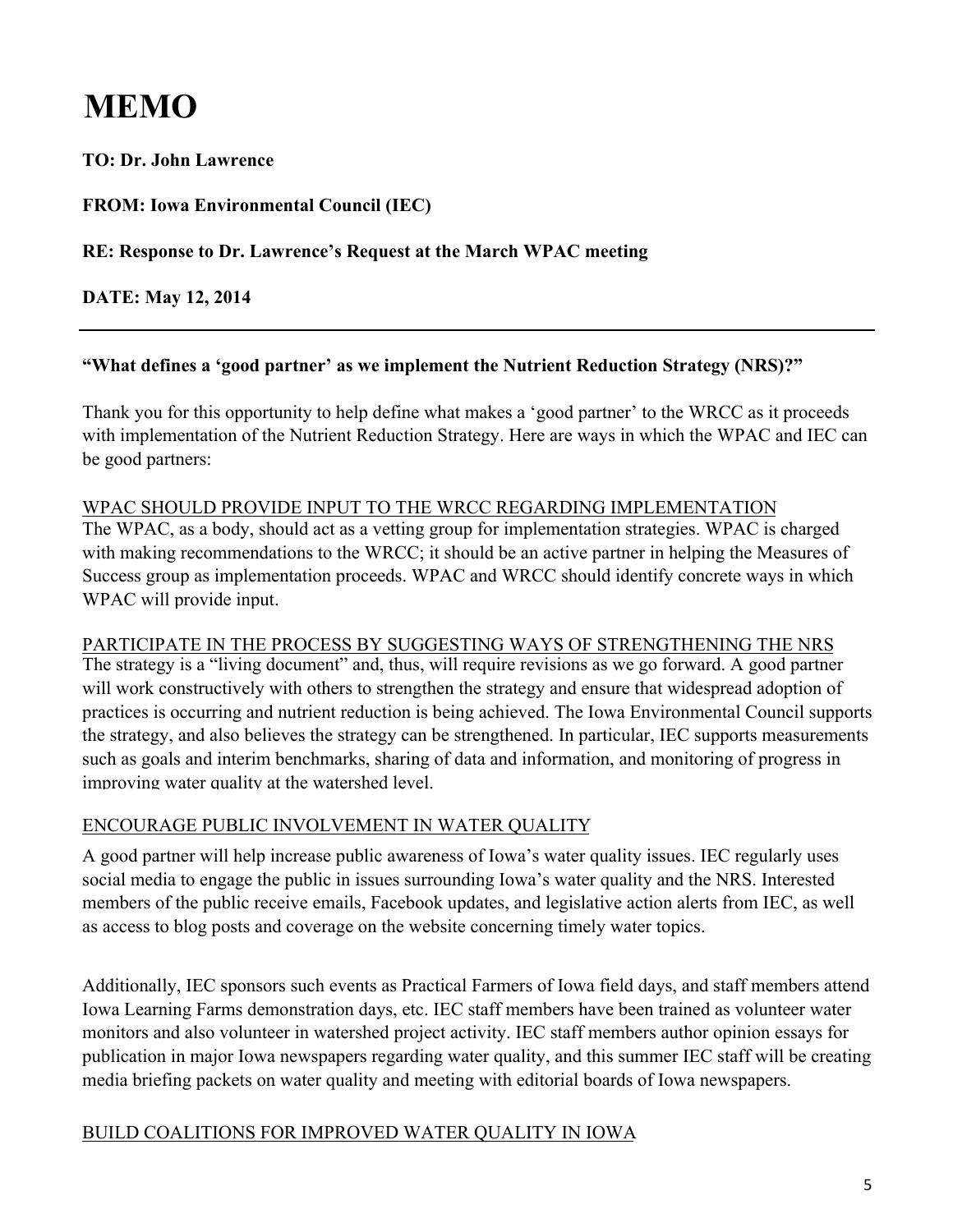A good partner will create and nurture relationships with diverse groups, agencies, and organizations. The partner will have honest, constructive dialogue which results in consensus-building and visible progress. For example, IEC has met with over 70 stakeholders including farmers, environmental groups, agricultural commodity groups, and governmental agencies since January in order to learn about what others are doing and to identify areas of agreement. Additionally, IEC staff has come to the table with all of the WRCC members and nearly all the WPAC designees and has been honest and open in its efforts to identify ways of strengthening the strategy.

#### ENSURE ACCOUNTABILITY AND TRANSPARENCY

A good partner will urge public awareness via accountability and transparency. The public must have faith that WPAC and WRCC are working in tandem to implement the strategy and measure its success along the way. A good partner will want to 'shed sunlight' on these processes and outcomes.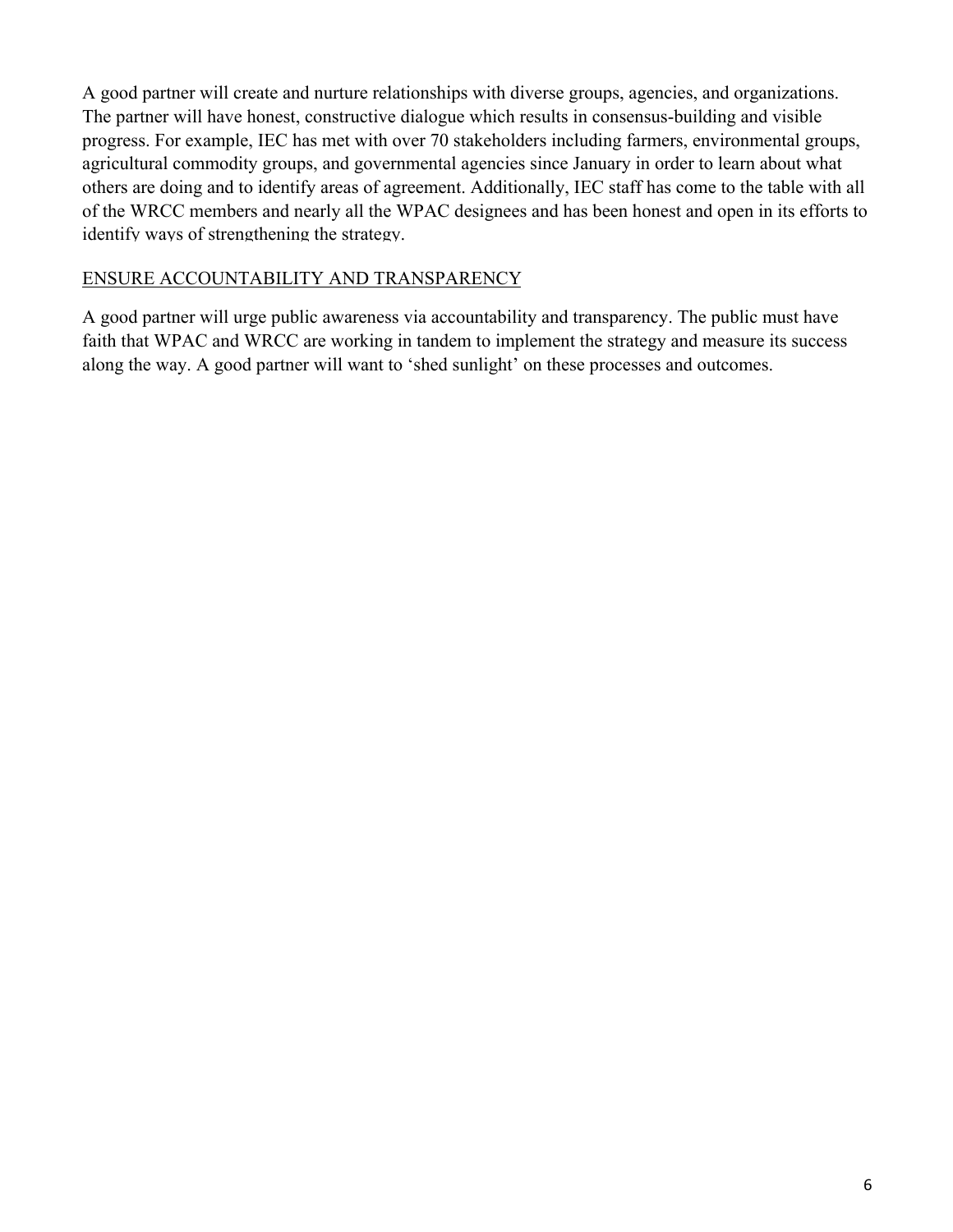#### **IFBF General Comments:**

It would be helpful for every organization/partner to report on established time periods.

It is important to for each organization/partner to report numbers of news releases and articles in support of the Iowa Nutrient Reduction strategy, the IDALS Water Quality Initiative and related programs.

It is also important to quantify social media outreach, letters to the editor, airing of purchased media (the Iowa Minute), and internet, radio and TV campaigns. These activities in aggregate help provide the most complete picture of the information and education outreach effort by supporting organizations/partners.

Clarify if you are asking for numbers on consumer-focused outreach and farmer-focused/education outreach, or one or the other. However, the IFBF does both, and it makes sense to include both. The public needs to understand the extent of support and implementation efforts in support of this state policy.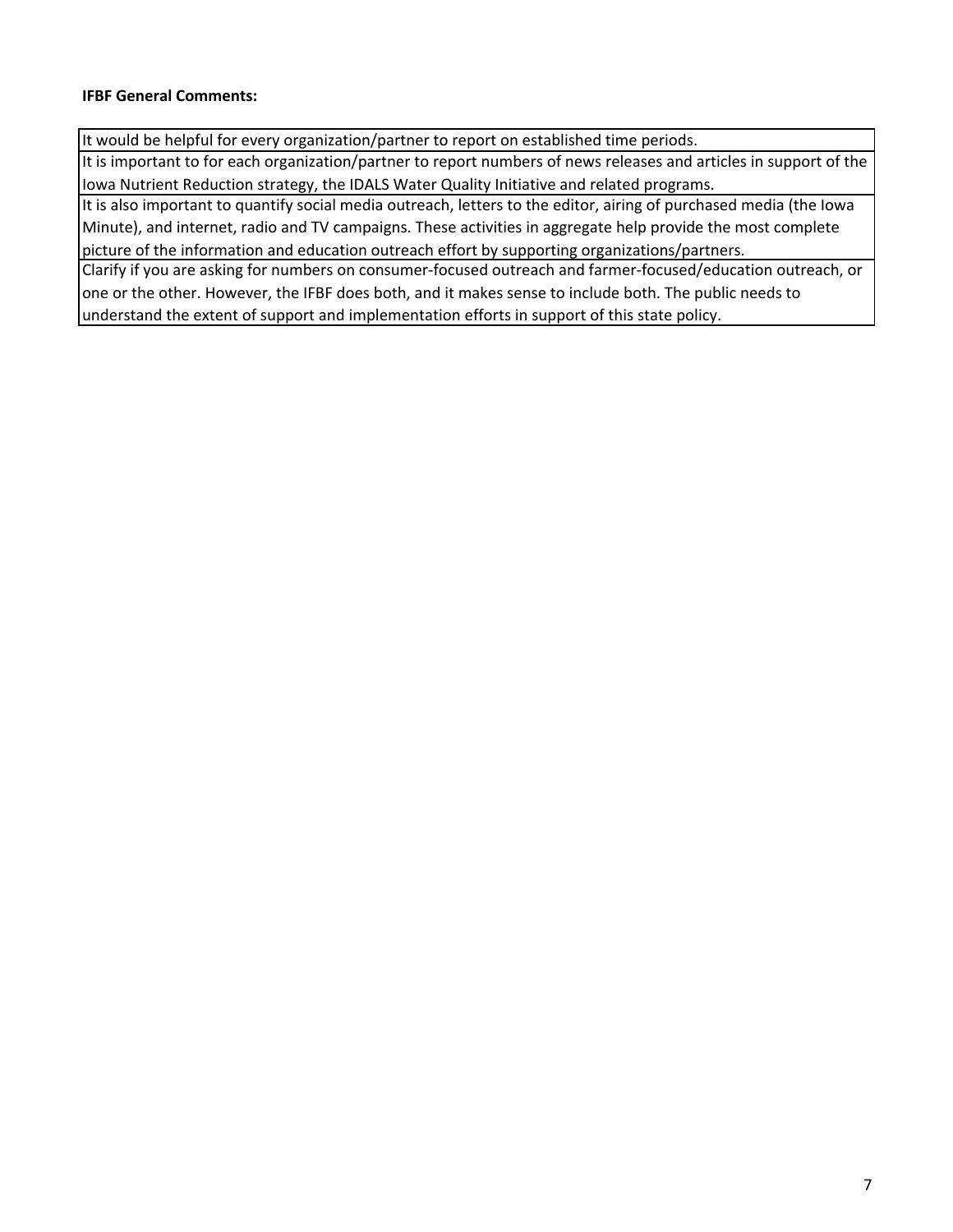Iowa Corn Growers Association

As the Nutrient Reduction Strategy increases in scope we feel other criteria for partner organizations/agribusiness that will be addressed at a later time may be:

- Partnership in selected watersheds projects
- Staff and programs that recommend BMPs for fertilizer application and other nutrient reduction strategies
- Participation in tracking progress in their partner watershed.
- Have a designated Strategy point of contact that stays current on strategy progress.
- . Offer services/programs that encourage reduction practice adoption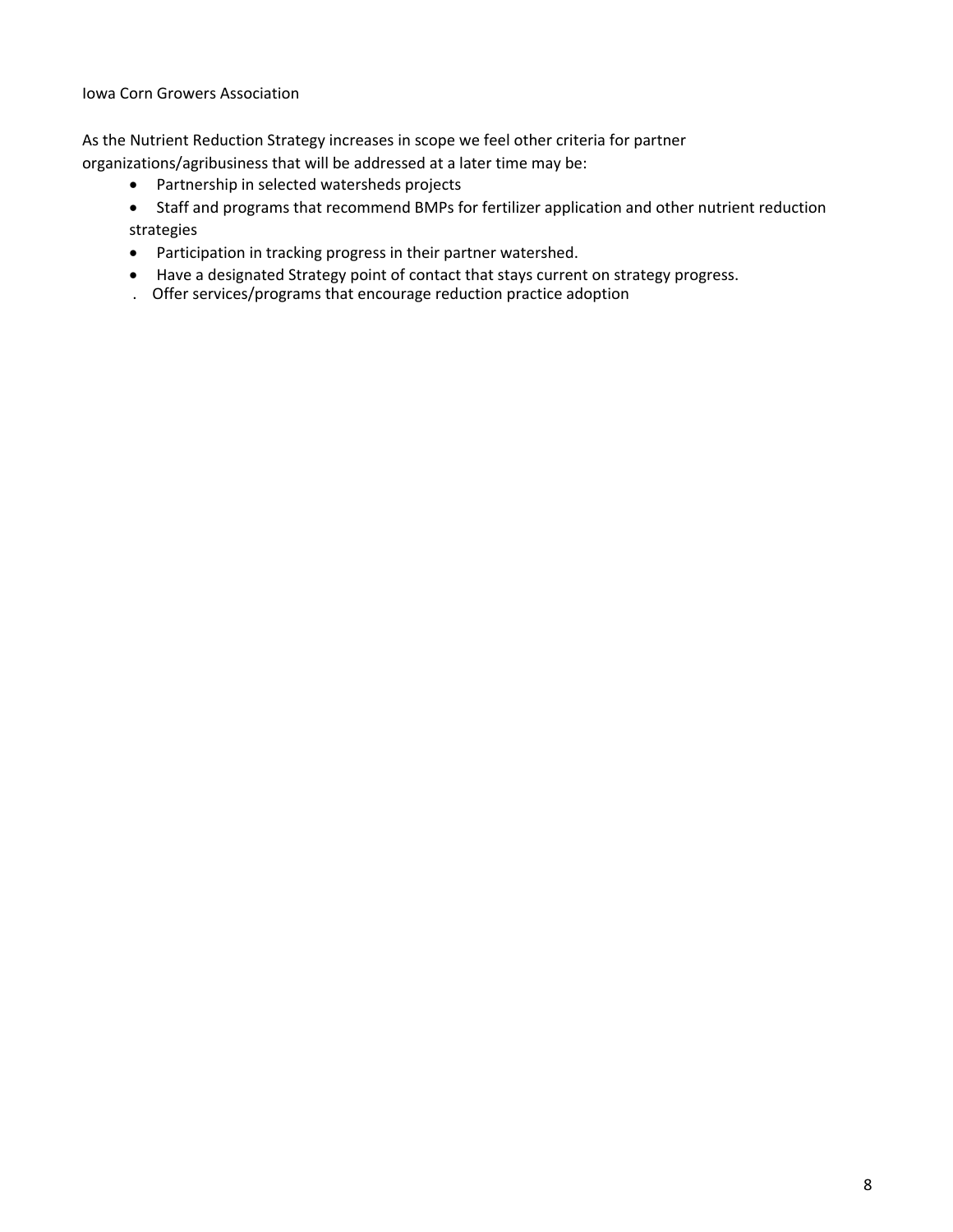# **Iowa Farm Bureau Federation Iowa Nutrient reduction Strategy Implementation Highlights 2013-2014**

### **State Legislation**

Actively supported more than \$54 million in general funds and \$31.36 million in new, one-time (ending fund balance) funds last two years for 10 different soil and water conservation programs.

### **County Farm Bureaus in the Water Quality Initiative Projects**

There are at least four county Farm Bureau or affiliated service companies named as partners in the 13 IDALS Water Quality Initiative priority watershed projects. County Farm Bureaus are continually being encouraged to find active roles in all the projects.

### **SHARE Grants**

The SHARE grant program is a new IFBF program in 2014 supporting conservation/water quality, enhancing the public's understanding and appreciation of agriculture, and community development projects. This year it is providing \$43,935 for six new local conservation/water quality projects.

### **Iowa Minutes**

We've done 10 Iowa Minutes on conservation practices in the last two years. These are 60 second news features that highlight the role agriculture and Farm Bureau in the lives of Iowans, and show the good work Iowa farmers are doing to protect the soil and improve their watersheds. Each Iowa Minute runs for a month in every television market in Iowa, including one in Omaha and one in Missouri, and reaches 2.6 million consumers.

### **Conservation Counts Iowa Campaign**

The goal is to support and encourage members' ongoing conservation efforts, active involvement in the Iowa Nutrient Reduction Strategy, and to assist the IFBF in securing additional funding for the Water Quality Initiative and related soil and water programs. Media components for the campaign consist of TV, radio and print. These mediums link Iowans back to the **Conservation Counts Iowa** website for more information. The long-term outcome for the website is to educate and inform farmers, legislators and Iowans about on-going conservation efforts and how we are all part of the solution. The message has reached more than 8.8 million households, so far.

## **Conservation Farmer of the Year Award Sponsorship**

The award is co-sponsored by the IFBF and the Iowa Department of Agriculture and Land Stewardship. This recognition program began in 1952 and highlights the continuous voluntary